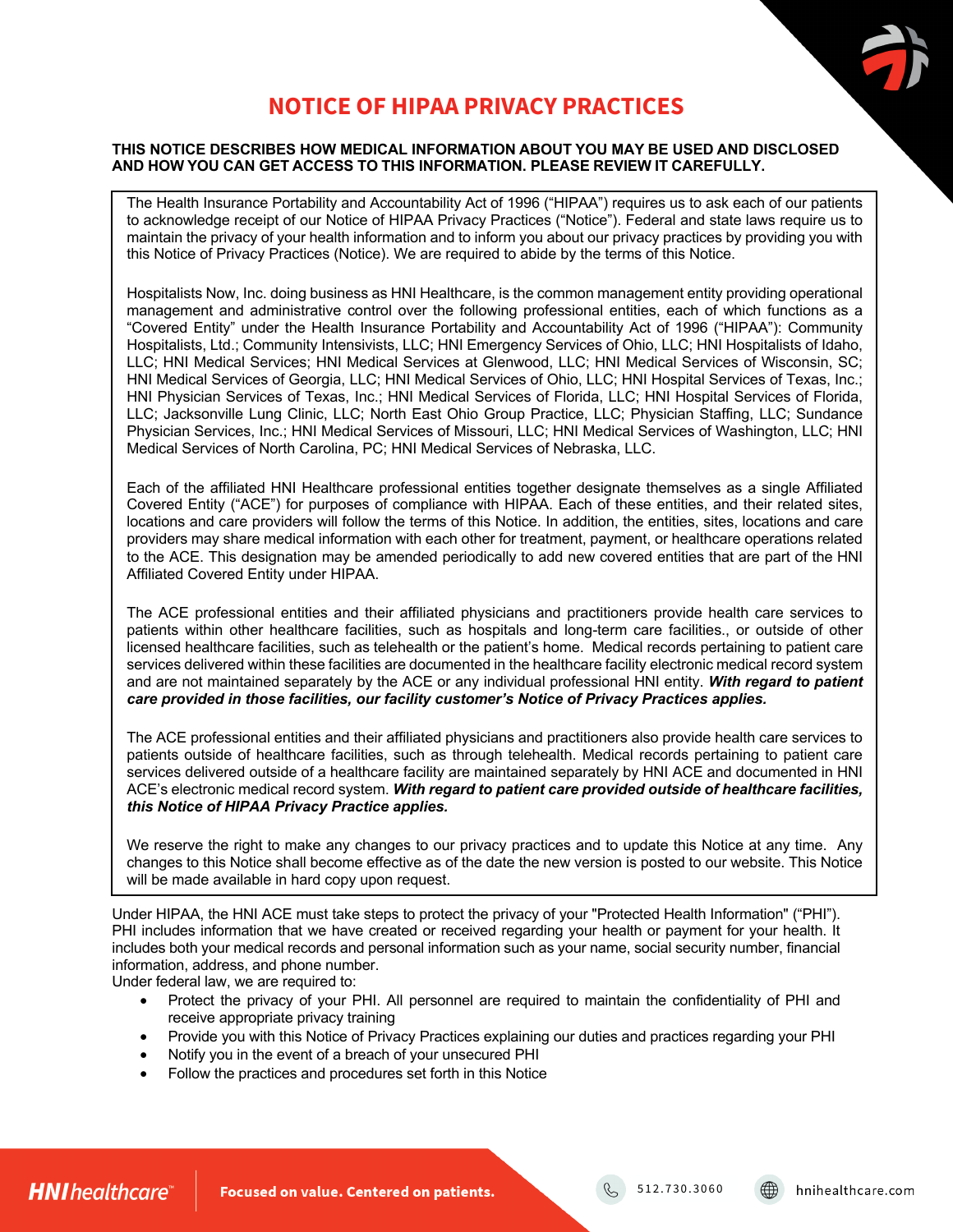# **When it comes to your health information, you have certain rights. This section explains your rights and some of our responsibilities to you:**

**Right to Access PHI:** Upon written request, you have the right to inspect and/or get an electronic or paper copy of your health information (and that of an individual for whom you are a legal guardian). Visit our website or contact our Privacy Officer for a copy of the request form. You may also request access by sending us a letter to the address at the end of this Notice. We will provide you access to your records, typically within thirty (30) days of our receipt of your request. We may charge a reasonable, cost-based fee.

**Right to Amend PHI:** You have the right to amend your healthcare information if you feel it is inaccurate or incomplete. Your request must be in writing and must include an explanation of why the information should be amended. Under certain circumstances, your request may be denied. If denied, we will inform you of the reasons for the denial within sixty (60) days. Visit our website or contact our Privacy Officer for a copy of the request form. Requests to amend may be filed with our Privacy Officer.

**Right to an Accounting of Disclosures**: You have the right to request an "accounting of disclosures" of your health information if the disclosure was made for purposes other than providing treatment, payment, business operations, or certain other disclosures (such as any you asked us to make). We will provide one accounting per year for free but will charge a reasonable, cost-based fee if you ask for another one within twelve (12) months. Disclosures can be made available for a period of six (6) years prior to your request and include who we shared it with and why. Visit our website or contact our Privacy Officer for a copy of the request form. To request an accounting of disclosures, you must submit your request in writing to our Privacy Officer.

**Right to Restrict/Revoke PHI:** If you pay in full out of pocket for your treatment, you can instruct us not to share information about your treatment with your health plan if the request is not required by law. You may also ask us to make other reasonable restrictions but we may not have to agree. Visit our website or contact our Privacy Officer for a copy of the request form. Please make all requests in writing to our Privacy Officer. You may revoke a previously-provided authorization to share your health information, but you understand that we are unable to take back any previous disclosures made with your permission.

**Right to Request Confidential Communications of PHI:** You have the right to request how we may communicate with you regarding your health information. For example, we may communicate your test results to you by mail or telephone. Visit our website or contact our Privacy Officer for a copy of the request form. All requests must be made in writing to the Privacy Officer. We will agree to reasonable requests.

**Right to Choose Someone to Act for You:** If you give someone medical power of attorney or if someone has legal guardian status, that person can exercise your rights and make choices about your health information. Health information about you may be disclosed to your family, friends and/or other persons you choose to involve in your care, or as otherwise required or permitted by law.

# **We will keep your health information confidential. We typically use or share your health information for the following purposes and may do so without your written permission:**

**Treatment:** We can use your health information and share it with other professionals who are treating you. This includes sharing your health information with hospital staff involved in your care and with your primary care provider.

**Payment:** We can use and share your health information to bill and get payment from health plans or other entities for the health care services that we provide to you.

**Healthcare Operations:** We will use and disclose your health information to operate our business. We may share your health information with our business associates in order to operate our practice. These business associates through signed contracts are required by Federal law to protect your health information. We have established "minimum necessary" or "need to know" standards that limit various staff members' access to your health information according to their primary job functions. Everyone on our staff is required to sign a confidentiality statement. We may also include the disclosure of your PHI in the event of transfer, merger, or sale of the existing practice to a new provider**.**

**HNI** healthcare

Focused on value. Centered on patients.

512.730.3060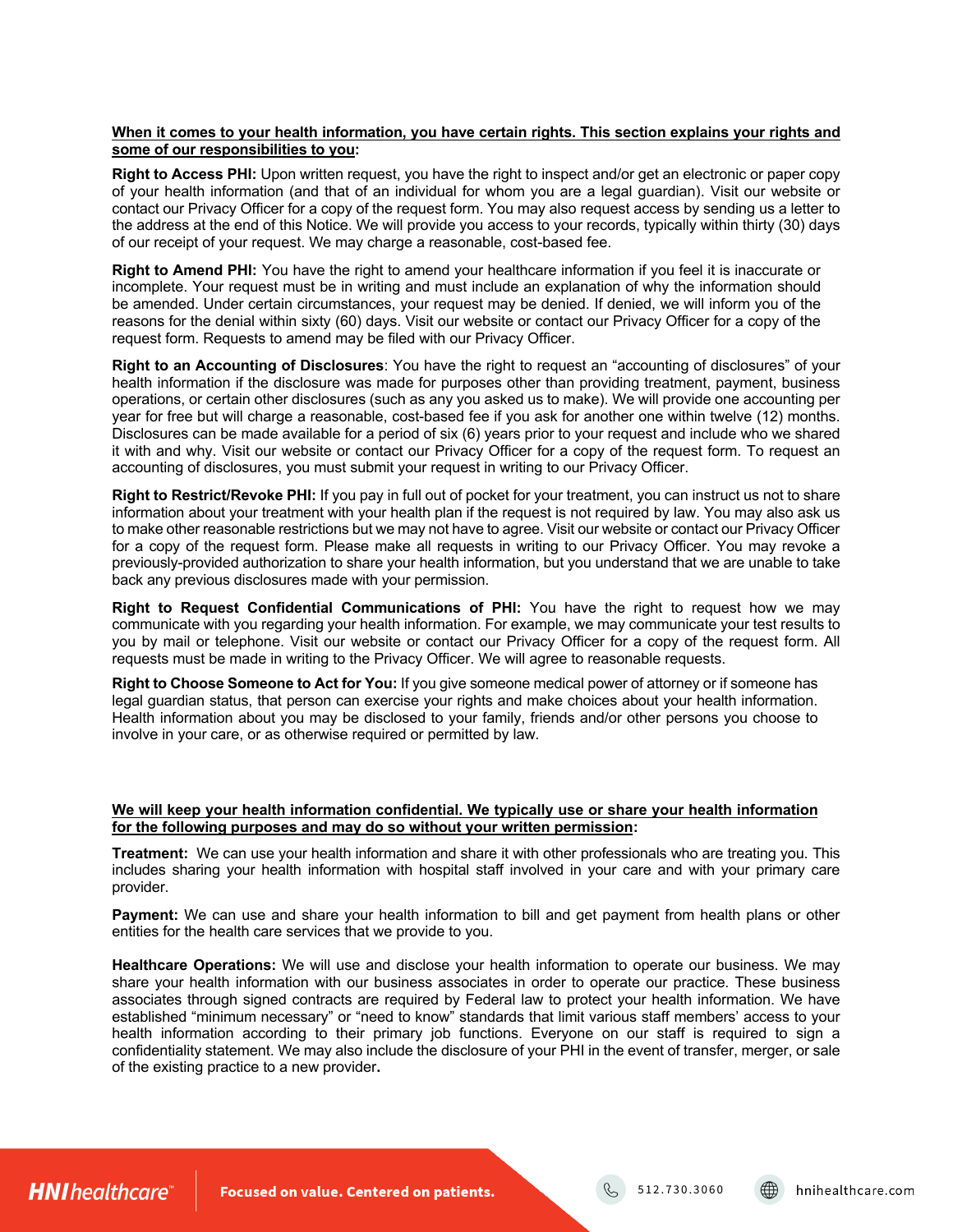We may also use PHI to send you appointment reminders and other communications relating to your care and treatment, or let you know about treatment alternatives or other health related services or benefits that may be of interest to you, via email, phone call, or text message.

If you choose to communicate with us via emails, texts or chats, you acknowledge that we may exchange PHI with you via email, text or chat. Email, text and certain chat functionality may not be a secure method of communication and should you choose to communicate with us this way, you agree to the security risks of such communication.

#### **We may also share your PHI under certain conditions without your authorization or opportunity to object, unless prohibited by law, for the following purposes:**

**Emergencies:** We may use or disclose your health information to notify or assist in the notification of a family member or anyone responsible for your care, in case of any emergency involving your care, your location, your general condition or death. Under emergency conditions or if you are incapacitated, we will use our professional judgment to disclose only that information directly relevant to your care. If an individual is deceased, we may disclose PHI to a family member or individual involved in care or payment prior to death.

**Required by Law**: We may use or disclose your health information when we are required to do so by state or federal law. We may share health information about you in response to a court or administrative order; in response to a subpoena or other government request; for workers' compensation claims; for law enforcement purposes; with health oversight agencies for activities authorized by law; and/or if you are an inmate or otherwise under the custody of law enforcement.

**National Security:** We may use and disclose your information in certain circumstances when requested by national security, the Armed Forces, intelligence and other State and Federal officials, or if the information is required for lawful intelligence, counterintelligence or other national security activities.

**Abuse or Neglect:** We may disclose your health information to appropriate authorities if we reasonably believe that you are a possible victim of abuse, neglect, or domestic violence or the possible victim of other crimes. Our personnel may be required by law to make such reports.

**Public Health Responsibilities:** We will disclose your health care information for certain public health purposes such as to report problems with products, reactions to medications, product recalls, disease/infection exposure and to prevent and control disease, injury and/or disability.

**Appointment Reminders:** We may use your health records to remind you of recommended services, treatment or scheduled appointments.

**Research:** We may use or share your health information for health research purposes.

**Respond to Organ and Tissue Donation Requests:** We may share health information about you with organ procurement organizations (e.g., organ donation bank, organ or tissue transplantation entities) in order to facilitate organ donation and transportation.

**Work with a Medical Examiner or Funeral Director:** We may share health information with a coroner, medical examiner, or funeral director.

# **We will not disclose your PHI for the following purposes unless you give us written permission:**

**Marketing:** We will not use your health information for general marketing purposes.

**Sale of PHI**: We will not sell your health information to a third party for compensation.

We will not use or share your information other than as described here unless you tell us we can in writing. If you tell us we can, you may change your mind at any time.

In some situations, federal and state laws provide special protections for specific kinds of PHI and require authorization from you before we can disclose that specially protected PHI. For example, additional protections may apply in some states to genetic, mental health, drug and alcohol abuse, rape and sexual assault, sexually

**HNI** healthcare

Focused on value. Centered on patients.

512.730.3060